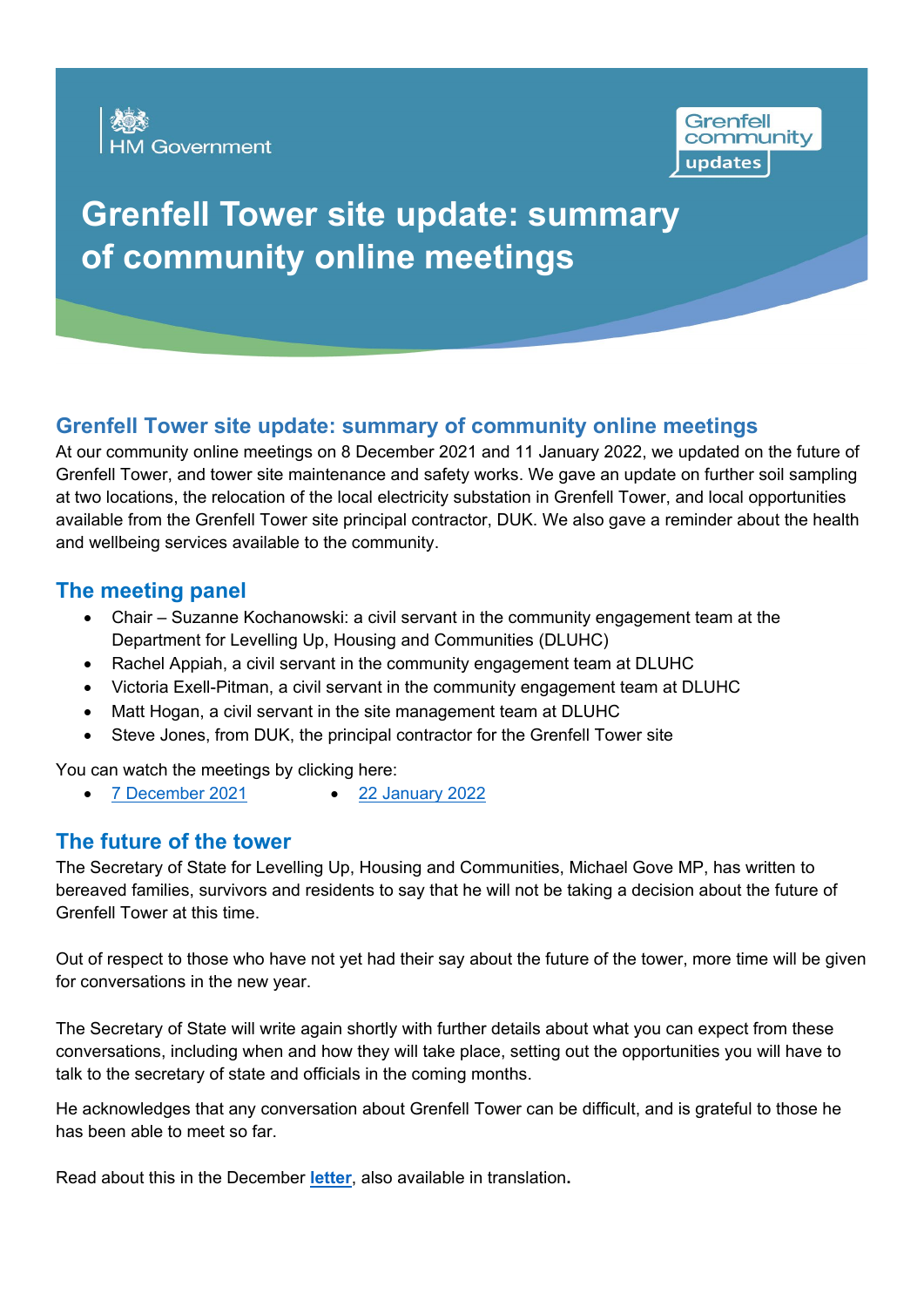#### **Safety works**

As part of the ongoing works to keep the tower stable, additional 'props' (metal supports) are being installed in the basement of the tower. This will involve adjusting scaffolding on the side facing Bramley House and Latimer Road Station, putting in a small lift at basement level to take out heavy equipment such as boilers, and removing small sections of the tower wrapping. The work is expected to end in March and will be done as sensitively and considerately as possible.

If you have any concerns or questions, please contact the site management team at **[GrenfellTowerSite@communities.gov.uk](mailto:GrenfellTowerSite@communities.gov.uk)** or call **[0303 444 0011.](tel:0303%20444%200011)**

A system is in place to monitor the tower 24 hours a day, and there are also daily inspections and regular floor-by-floor checks by structural engineering specialists. People can continue to live, work and go to school nearby. You can read more about the ongoing safety works in our **[July 2020 community update](https://www.gov.uk/government/publications/letter-and-update-on-upcoming-safety-works-in-response-to-the-grenfell-tower-fire-3-july-2020)  [and letter](https://www.gov.uk/government/publications/letter-and-update-on-upcoming-safety-works-in-response-to-the-grenfell-tower-fire-3-july-2020)**.

#### **Tower banner illumination**

The banner at the top of the tower is illuminated each evening. Currently, this is between 3.30pm and 11pm, and timings are adjusted every two weeks according to the levels of daylight. As in previous years, the tower was fully illuminated in green from 4pm to 11pm on 14 December. This date marked four and a half years since the Grenfell Tower tragedy.

#### **Further soil sampling**

Following the findings of the stage 2 Grenfell environmental checks, soil samples have been collected for testing at Treadgold House and Avondale Park to determine the next steps. This work is being done by the Royal Borough of Kensington and Chelsea (RBKC) and independent specialist environmental contractors, AECOM. RBKC is expected to write to residents with the results in February. Read more about the stage 2 findings and further sampling in our **[July 2021 community update](https://www.gov.uk/government/publications/grenfell-environmental-checks-stage-2-findings-summary-and-qa-from-8-july-online-meeting)**.

#### **Relocating the electricity substation**

The electricity substation on the ground floor of Grenfell Tower is being moved to a new location near Kensington Leisure Centre and this should be complete by March 2022. The work is being managed by RBKC and UK Power Networks. Read more about the substation move in our **[April 2021 community](https://www.gov.uk/government/publications/relocation-of-the-electricity-substation-in-grenfell-tower-an-update-for-the-community)  [update](https://www.gov.uk/government/publications/relocation-of-the-electricity-substation-in-grenfell-tower-an-update-for-the-community)**.

#### **The principal contractor and social value**

The principal contractor of the Grenfell Tower site, DUK, is responsible for keeping the tower safe and secure by monitoring the tower and the site 24 hours a day, carrying out the safety works and ongoing maintenance work. DUK has not been appointed to take down the tower.

Bringing social value to a community is an important part of the role of a contractor in the public sector. It means making long-term, sustainable improvements that benefit you, your family, your community and your area. DUK is working with local and national organisations to provide training and apprenticeship opportunities and is also providing support to local businesses.

DUK and community groups are discussing which opportunities are prioritised so that as much of the community as possible can benefit.

If you would like to get involved in shaping social value opportunities, talk to us directly, share any concerns or ask us questions, **please email [GrenfellTowerSite@communities.gov.uk](mailto:GrenfellTowerSite@communities.gov.uk) or phone us on [0303 444 0011.](tel:0303%20444%200011)**